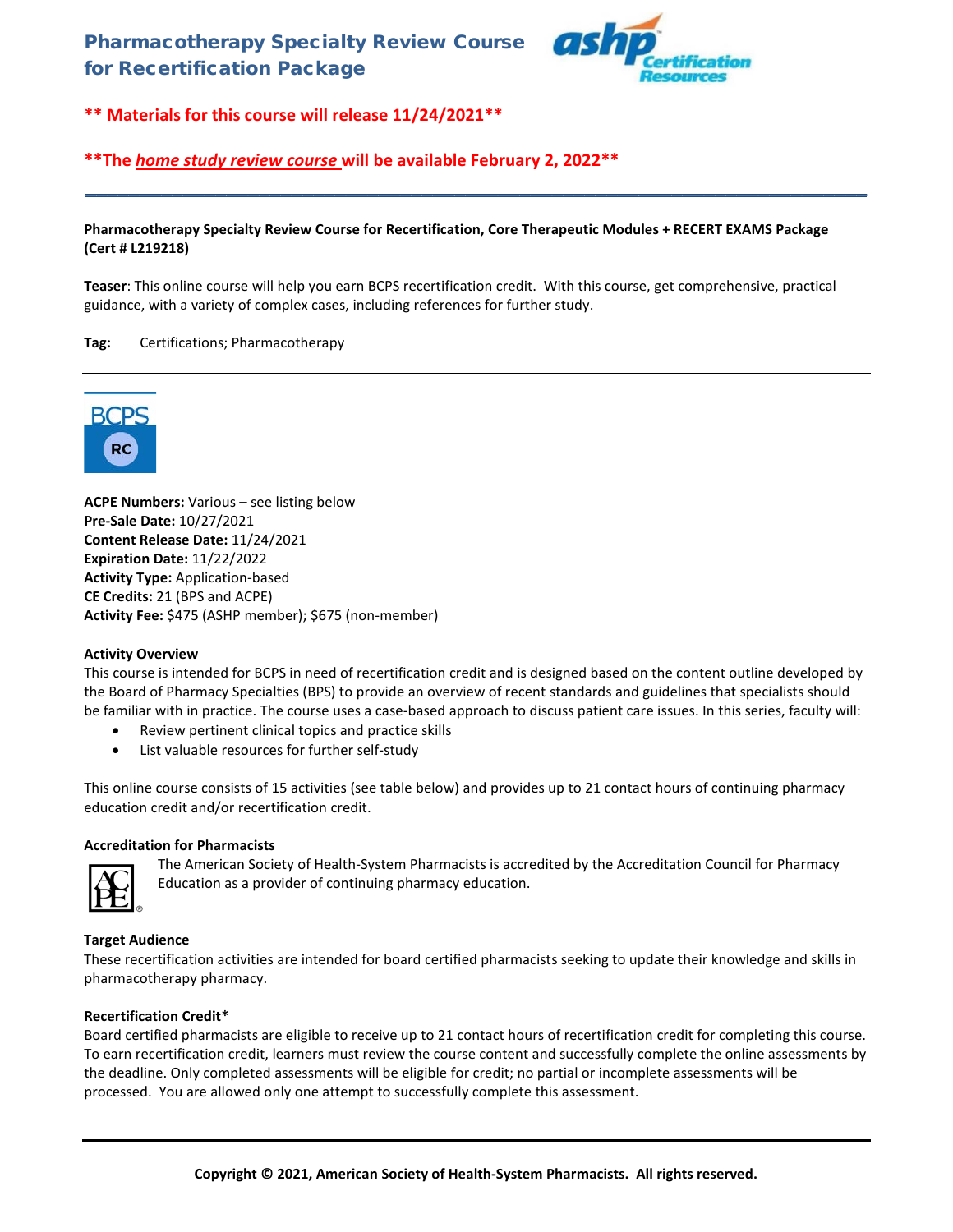

# **\*\*The** *home study review course* **will be available February 2, 2022\*\***

This course is not intended for those preparing to take the BPS Pharmacotherapy Pharmacy Specialty Examination for Certification. To prepare for the examination, please see courses here:<http://elearning.ashp.org/catalog/ptherapy-review>

**\_\_\_\_\_\_\_\_\_\_\_\_\_\_\_\_\_\_\_\_\_\_\_\_\_\_\_\_\_\_\_\_\_\_\_\_\_\_\_\_\_\_\_\_\_\_\_\_\_\_\_\_\_\_\_\_\_\_\_\_\_\_\_\_\_\_\_\_\_\_\_\_**

These activities are part of the ASHP professional development program for BCPS recertification approved by the BPS.

*\* Please note: Review Course for Recertification may only be completed for recertification credit up to two times, in nonconsecutive years, during the 7-year recertification cycle.*

## **REVIEW COURSE:**

The review course for recertification consists of 10 activities (see table below). In each activity, faculty review clinical topics and practice skills using a case-based approach. This package is intended for board certified pharmacists in need of recertification credit; the activities were designed based on the content outline developed by the Board of Pharmacy Specialties (BPS).

| <b>Learning Activity</b>                                                               | <b>ACPE Number</b>        | Contact<br><b>Hours</b> | *Assessment<br><b>Pass Point</b> |
|----------------------------------------------------------------------------------------|---------------------------|-------------------------|----------------------------------|
| Cardiovascular Disease: Primary Prevention Case                                        | 0204-0000-21-613-H01-P    | 1.5                     |                                  |
| Cardiovascular Disease: Secondary Prevention Case                                      | 0204-0000-21-614-H01-P    | 1.5                     |                                  |
| <b>Complex Heart Failure Case</b>                                                      | 0204-0000-21-615-H01-P    | 1.5                     | <b>TRD</b>                       |
| Providing Safe and Effective Pharmacotherapy:<br>Key Regulatory and Quality Approaches | 0204-0000-21-616-H05-P    | 1.5                     |                                  |
|                                                                                        | <b>Group 1 Assessment</b> | 6.0                     |                                  |
| Research Methods and Data Analysis / Evidence-based<br><b>Practice and Resources</b>   | 0204-0000-21-617-H04-P    | 2.5                     |                                  |
| Oncology and Supportive Care Case                                                      | 0204-0000-21-618-H01-P    | 1.5                     | <b>TBD</b>                       |
| <b>Complex Nursing Home Patient Case</b>                                               | 0204-0000-21-619-H01-P    | 1.5                     |                                  |
|                                                                                        | <b>Group 2 Assessment</b> | 5.5                     |                                  |
| Complex HIV/AIDS Case                                                                  | 0204-0000-21-620-H02-P    | 1.5                     |                                  |
| Complex Pediatric Asthma Case                                                          | 0204-0000-21-621-H01-P    | 1.5                     | TRD                              |
| Complex Pneumonia Case                                                                 | 0204-0000-21-622-H01-P    | 1.5                     |                                  |
|                                                                                        | <b>Group 3 Assessment</b> | 4.5                     |                                  |

## **Learning Objectives**

After participating in these CPE activities, learners should be able to:

#### **Cardiovascular Disease: Primary Prevention Case**

ACPE #: 0204-0000-21-613-L01-P

• Select the appropriate treatment and monitoring for a complex patient-case with multiple conditions, including hypertension, dyslipidemia, chronic kidney disease, diabetes, and obesity.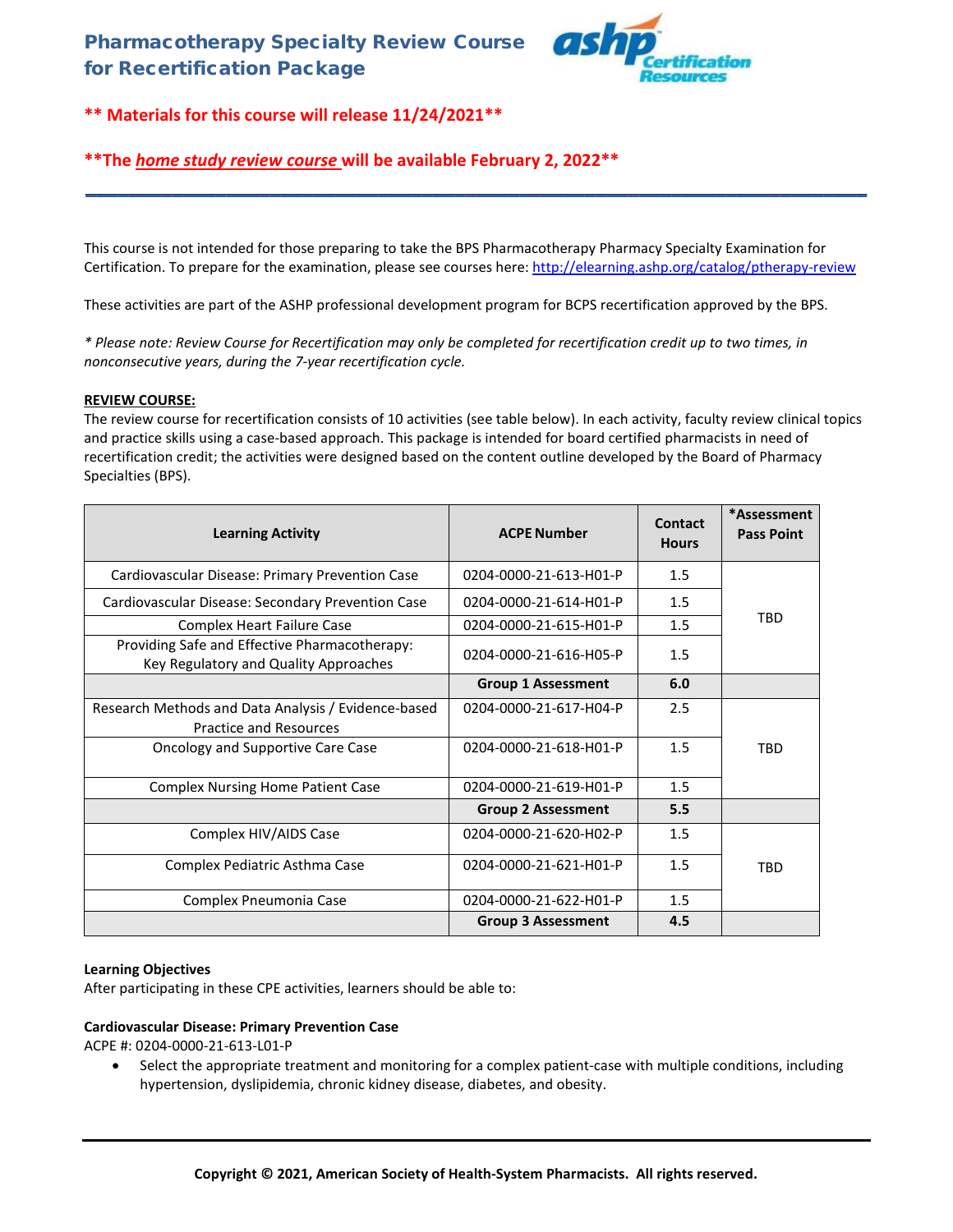

# **\*\*The** *home study review course* **will be available February 2, 2022\*\***

- State the Centers for Disease Control and Prevention Advisory Committee on Immunization Practices recommendations for adult immunizations.
- Determine how to advise a patient on point-of-care testing to measure response to drug therapy.
- Discuss national benchmarking standards and implications to patient care.

# **Cardiovascular Disease: Secondary Prevention Case**

ACPE #: 0204-0000-21-614-L01-P

• Select the appropriate treatment and monitoring for a complex patient-case with multiple conditions, including atrial fibrillation (AF), acute coronary syndromes (ACS), and gastroesophageal reflux disease (GERD).

**\_\_\_\_\_\_\_\_\_\_\_\_\_\_\_\_\_\_\_\_\_\_\_\_\_\_\_\_\_\_\_\_\_\_\_\_\_\_\_\_\_\_\_\_\_\_\_\_\_\_\_\_\_\_\_\_\_\_\_\_\_\_\_\_\_\_\_\_\_\_\_\_**

- Develop a plan to address continuity of care issues.
- Formulate a medication therapy plan for smoking cessation.
- Determine how to manage drug drug and drug-induced disease interactions in a patient with ischemic heart disease.
- Discuss quality of life in this population.
- Discuss national benchmarking standards and implications to patient care.

# **Complex Heart Failure Case**

ACPE #: 0204-0000-21-615-L01-P

- Select optimal treatment and monitoring for a complex patient-case with multiple conditions, including heart failure, electrolyte disturbances in acute decompensated heart failure, diabetes, and a thyroid disorder.
- Discuss the medications that should be avoided in heart failure.
- Identify safety issues in this population.
- Define inadequate health literacy in this population.

# **Providing Safe and Effective Pharmacotherapy: Key Regulatory and Quality Approaches**

ACPE #: 0204-0000-21-616-L05-P

- Explain the regulatory and accreditation requirements of a comprehensive medication use program.
- Describe methods to develop and maintain a medication use system.
- Discuss technology used to promote safe and effective medication use.
- Apply national regulations and evidence-based practices for medication safety and quality.
- Interpret results from pharmacotherapy-related quality improvement activities.

## **Research Methods and Data Analysis / Evidence-based Practice and Resources**

ACPE #: 0204-0000-21-617-L04-P

- Analyze biomedical literature with regard to study methodology, statistical analysis, and significance.
- Explain the use of evidence-based treatment guidelines and protocols.
- Interpret the biomedical literature and its application to clinical practice.
- Identify sources of information to use to answer questions in one's practice, or from patients and healthcare professionals.
- Explain how to provide education regarding evidence-based practice to current and future health care professionals.

## **Oncology and Supportive Care Case**

ACPE #: 0204-0000-21-618-L01-P

- Select the appropriate treatment and monitoring of a complex patient-case with multiple conditions, including breast cancer, febrile neutropenia, and pulmonary embolism.
- Compare and contrast current breast cancer screening recommendations.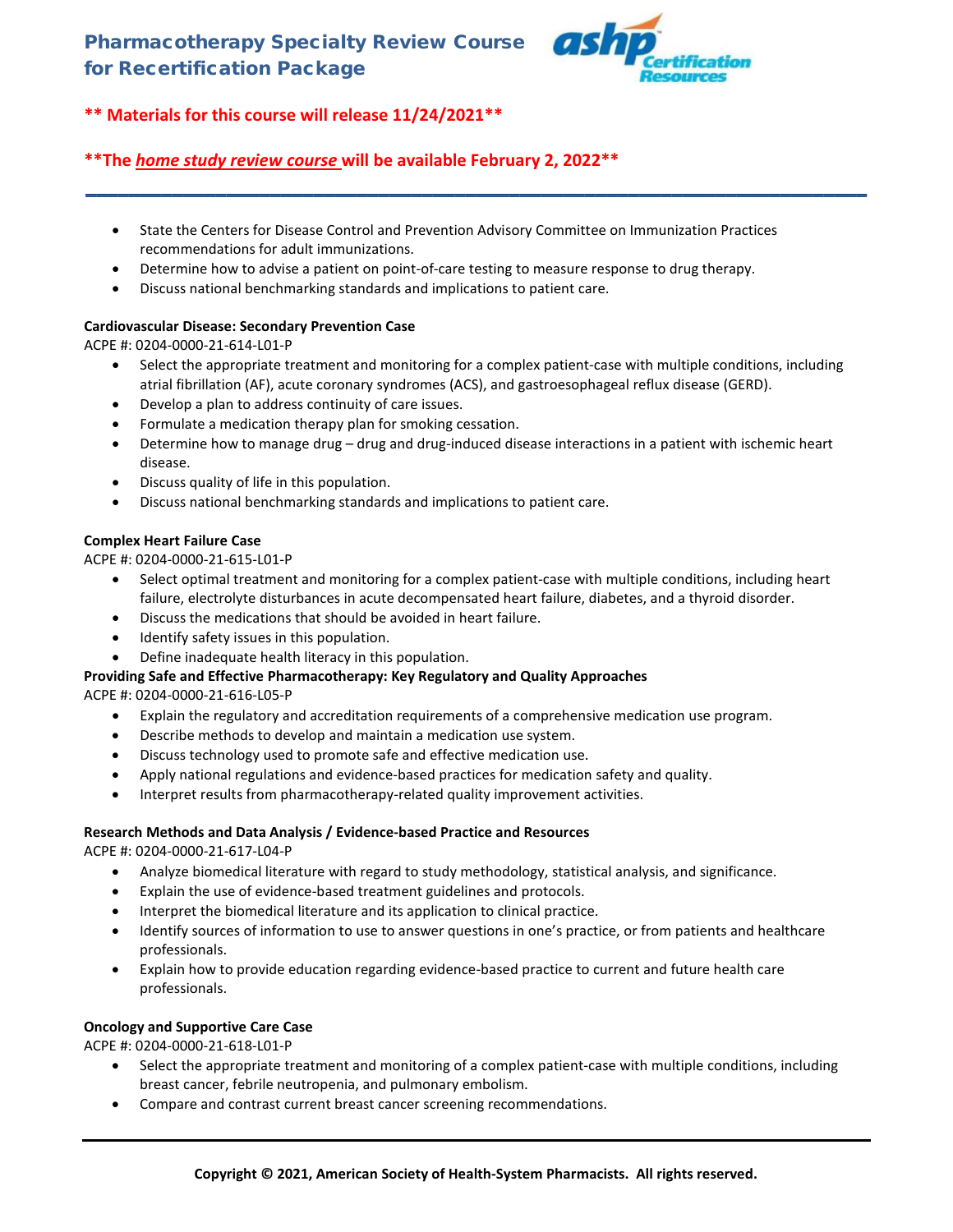

# **\*\*The** *home study review course* **will be available February 2, 2022\*\***

- Develop a plan to manage pain and nausea/vomiting in a patient with cancer.
- Discuss safety issues in this population.
- Discuss adherence issues with oral chemotherapy regimens.

# **Complex Nursing Home Patient Case**

ACPE #: 0204-0000-21-619-L01-P

• Select the appropriate treatment for a complex patient-case with multiple conditions, including stroke, depression/anxiety, dementia, chronic obstructive pulmonary disease (COPD) management, osteoarthritis, osteoporosis, and pain.

**\_\_\_\_\_\_\_\_\_\_\_\_\_\_\_\_\_\_\_\_\_\_\_\_\_\_\_\_\_\_\_\_\_\_\_\_\_\_\_\_\_\_\_\_\_\_\_\_\_\_\_\_\_\_\_\_\_\_\_\_\_\_\_\_\_\_\_\_\_\_\_\_**

- Discuss complementary/alternative medicine and safety issues in this population.
- Discuss quality improvement initiatives and regulations in the nursing home setting.

## **Complex HIV/AIDS Case**

ACPE #: 0204-0000-21-620-L02-P

- Select the appropriate treatment and monitoring of a complex patient-case with multiple conditions, including dyslipidemia, and hepatitis B.
- Identify and manage common drug interactions experienced by HIV-treated patients.
- Identify and manage common adverse drug reactions experienced by HIV-treated patients.
- Determine appropriate medication choices for the treatment and prevention of common opportunistic infections.
- Discuss quality of life issues in terms of medication therapy for HIV-infected patients.
- Identify and recommend appropriate resource organizations/groups to assist a specific patient.

## **Complex Pediatric Asthma Case**

ACPE #: 0204-0000-21-621-L01-P

- Select optimal treatment and monitoring for a complex patient-case with acute asthma exacerbation, acute otitis media, and seasonal allergies.
- Apply methods for counseling a patient and/or caregiver in asthma self-management with comprehensive documentation of the patient counseling.
- Develop a plan for childhood vaccinations in a child who has been delayed in receiving them.
- Implement principles of shared-decision making and culturally effective care when using complementary/alternative medicine in a pediatric patient.

## **Complex Pneumonia Case**

ACPE #: 0204-0000-21-622-L01-P

- Select the appropriate treatment and monitoring for a complex patient-case with multiple conditions, including pneumonia, acute renal insufficiency, sepsis, chronic obstructive pulmonary disease (COPD), and dehydration.
- Interpret clinical data, including lab, physical examination and vital signs.
- Determine and prioritize pneumonia-related treatment goals.
- Determine approaches to manage drug allergies and select next best drug therapy when primary drugs are precluded.
- Discuss approaches to limiting antimicrobial over use by stewarding antibiotic usage appropriately.
- Discuss safety issues in patients receiving treatment for pneumonia.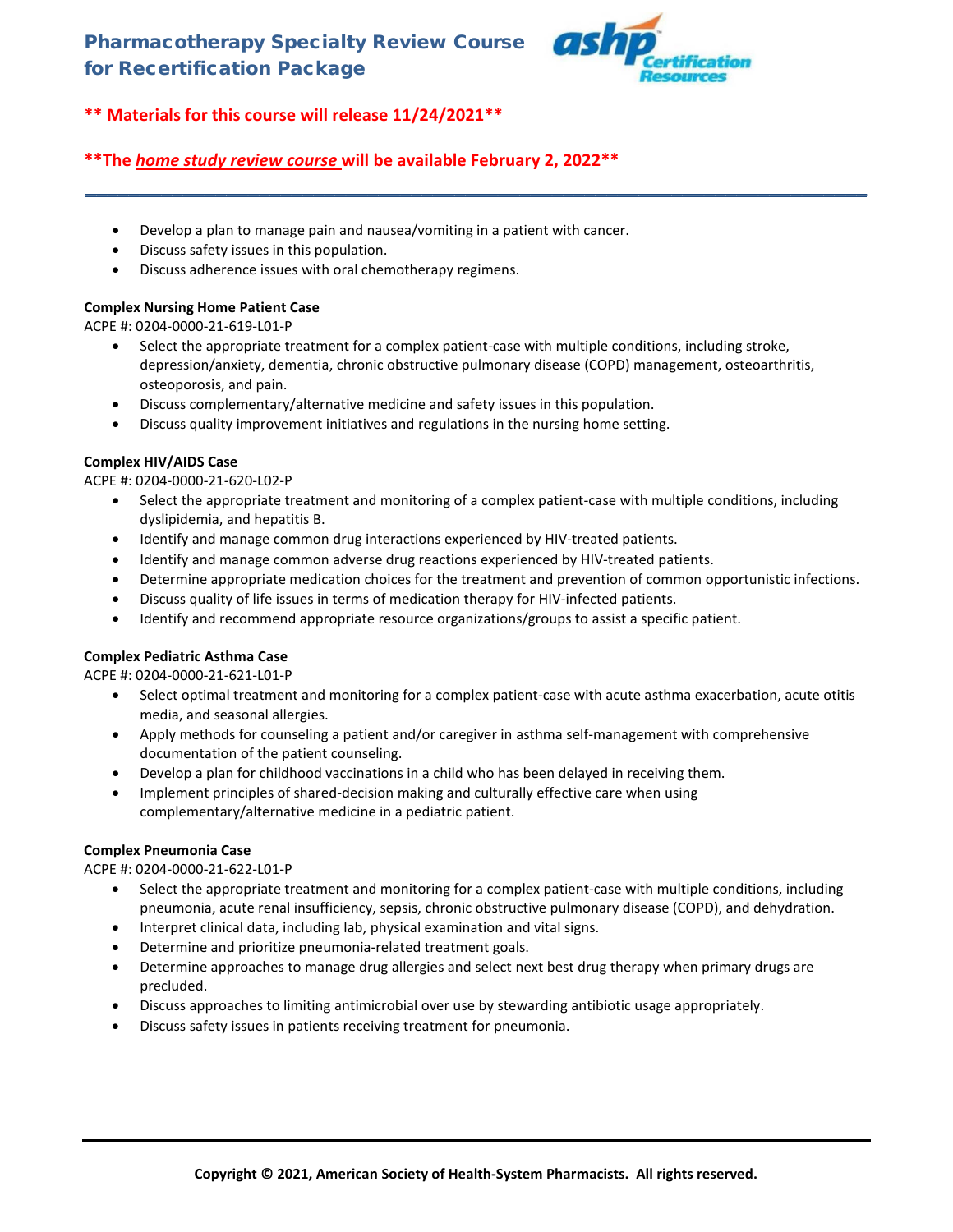

# **\*\*The** *home study review course* **will be available February 2, 2022\*\***

# **CORE THERAPEUTIC MODULES**

The Core Therapeutic Modules for Recertification Package consists of 5 activities (see table below). In each activity, faculty review clinical topics and practice skills using a case-based approach. This package is intended for board certified pharmacists in need of recertification credit; the activities were designed based on the content outline developed by the Board of Pharmacy Specialties (BPS).

**\_\_\_\_\_\_\_\_\_\_\_\_\_\_\_\_\_\_\_\_\_\_\_\_\_\_\_\_\_\_\_\_\_\_\_\_\_\_\_\_\_\_\_\_\_\_\_\_\_\_\_\_\_\_\_\_\_\_\_\_\_\_\_\_\_\_\_\_\_\_\_\_**

| <b>ACPE Number</b>     | <b>Learning Module</b>                 | <b>Contact</b><br><b>Hours</b> | *Assessment<br><b>Pass Point</b> |
|------------------------|----------------------------------------|--------------------------------|----------------------------------|
| 0204-0000-21-625-H01-P | Select Topics in Psychiatric Disorders |                                |                                  |
| 0204-0000-21-626-H01-P | Select Topics in Rheumatology          |                                |                                  |
| 0204-0000-21-627-H01-P | <b>Heart Failure</b>                   |                                | 75%                              |
| 0204-0000-21-628-H01-P | Selected Topics in Renal Disease       |                                |                                  |
| 0204-0000-21-629-H04-P | Patient Education and Health Literacy  |                                |                                  |

## **Learning Objectives**

After participating in these CPE activities, learners should be able to:

## **Select Topics in Psychiatric Disorders**

ACPE #: 0204-0000-21-625-H01-P

For patients with bipolar, schizophrenia, anxiety disorders, post-traumatic stress disorder, and/or substance abuse disorder:

- Interpret basic diagnostic factors, clinical presentation, and target symptoms of selected psychiatric disorders.
- Formulate the most appropriate treatment, monitoring, and follow-up plans based on patient-specific information and current guidelines.
- Evaluate drug-related problems and response to therapy.

## **Select Topics in Rheumatology**

ACPE #: 0204-0000-21-626-H01-P

For patients with rheumatoid arthritis, osteoarthritis and gout:

- Formulate the most appropriate treatment and monitoring, based on drug-specific variables, patient-specific information and clinical practice guidelines.
- Evaluate drug-related problems and response to therapy.
- Recommend appropriate modifications of patient-specific treatment plans based on follow up assessment.

## **Heart Failure**

ACPE #: 0204-0000-21-627-H01-P

- Interpret diagnostic and/or laboratory tests, vital signs and clinical presentation in patients with heart failure.
- Formulate the most appropriate treatment and monitoring plans, based patient-specific information and current guidelines for patients with heart failure.
- Recommend appropriate modifications of patient-specific treatment plans based on follow up assessment in patients with heart failure.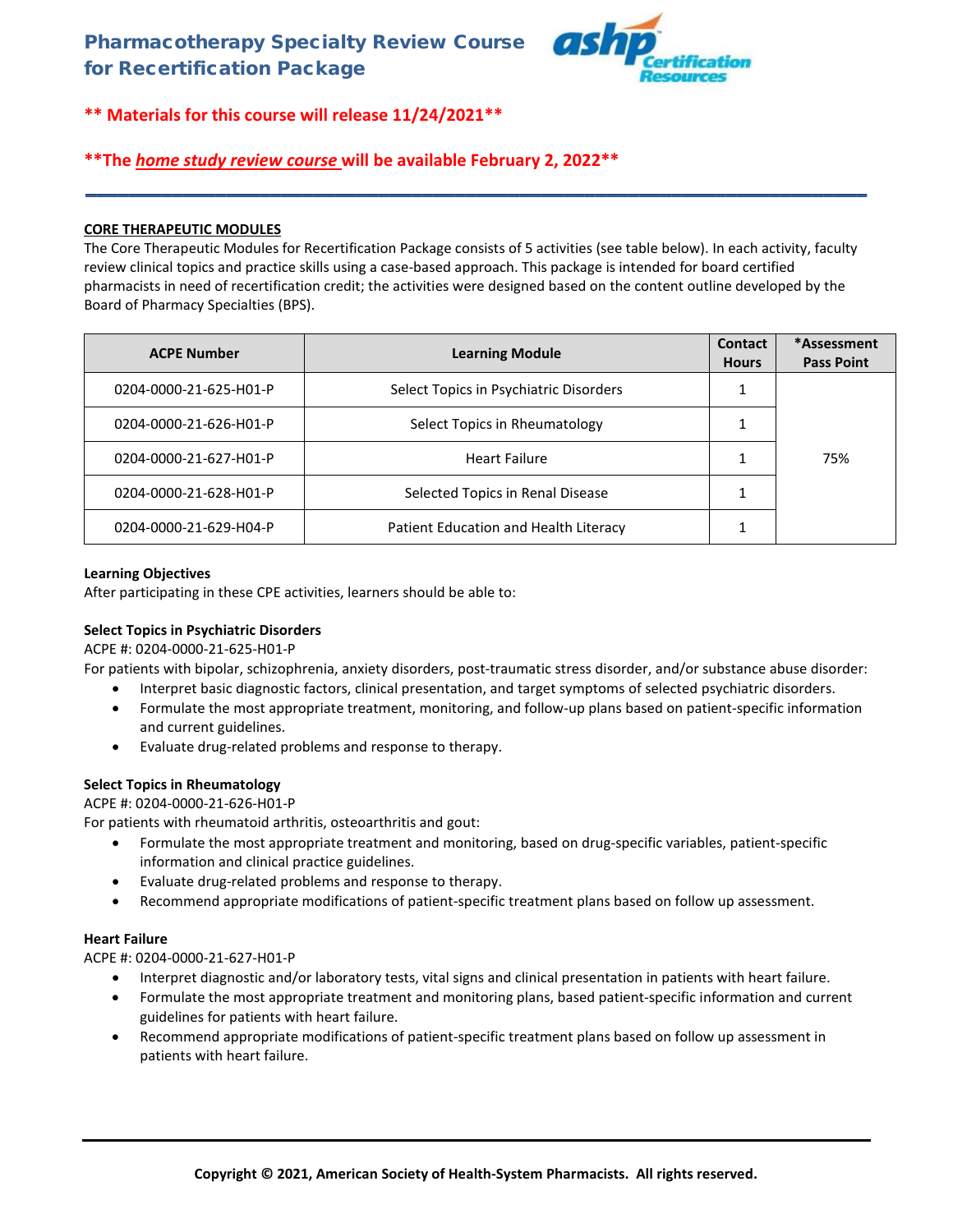

# **\*\*The** *home study review course* **will be available February 2, 2022\*\***

## **Selected Topics in Renal Disease**

ACPE #: 0204-0000-21-628-H01-P

• For patients with acute kidney injury and chronic kidney disease determine the most appropriate treatment and monitoring based on drug characteristics, patient-specific factors, and current clinical practice guidelines.

**\_\_\_\_\_\_\_\_\_\_\_\_\_\_\_\_\_\_\_\_\_\_\_\_\_\_\_\_\_\_\_\_\_\_\_\_\_\_\_\_\_\_\_\_\_\_\_\_\_\_\_\_\_\_\_\_\_\_\_\_\_\_\_\_\_\_\_\_\_\_\_\_**

- Manage drug dosing and drug-related complications in patients receiving renal replacement therapy.
- Identify appropriate modifications to the treatment plans based on follow-up assessment to optimize outcomes.

# **Patient Education and Health Literacy**

ACPE #: 0204-0000-21-629-H04-P

- Assess considerations for communicating pharmacotherapy plans to various patient populations, including pediatric patients and geriatric patients, using universal health literacy precautions.
- Evaluate methods for educating patients and caregivers on safe and appropriate use of medications and devices.

# **Faculty**

[https://www.ashp.org/Professional-Development/Board-Certification-Resources/Pharmacotherapy/Pharmacotherapy-](https://www.ashp.org/Professional-Development/Board-Certification-Resources/Pharmacotherapy/Pharmacotherapy-Review-Course-Faculty)[Review-Course-Faculty](https://www.ashp.org/Professional-Development/Board-Certification-Resources/Pharmacotherapy/Pharmacotherapy-Review-Course-Faculty)

## **Christopher Betz, Pharm.D., BCPS, FKSHP, FASHP\***

Professor Sullivan University College of Pharmacy and Health Sciences Cardiology Clinical Pharmacy Specialist Jewish Hospital Rudd Heart & Lung Center – U of L Health Louisville, Kentucky

## **Snehal H. Bhatt, Pharm.D., BCPS-AQ Cardiology, FASHP, AACC\***

Professor of Pharmacy Practice MCPHS University Clinical Pharmacist Beth Israel Deaconess Medical Center Boston, Massachusetts

## **Kalin Clifford, Pharm.D., BCPS, BCGP**

Associate Professor of Pharmacy Practice, Division of Geriatrics and Pediatrics Texas Tech University Health Sciences Center Jerry H. Hodge School of Pharmacy Advanced Practice Pharmacist/Clinical Pharmacy Specialist, Geriatrics & Extended Care VA North Texas Health Care System Dallas, Texas

## **Ilya Danelich, Pharm.D., BCPS, BCCP**

Clinical Coordinator; Cardiology Clinical Pharmacy Specialist Thomas Jefferson University Hospital Philadelphia, Pennsylvania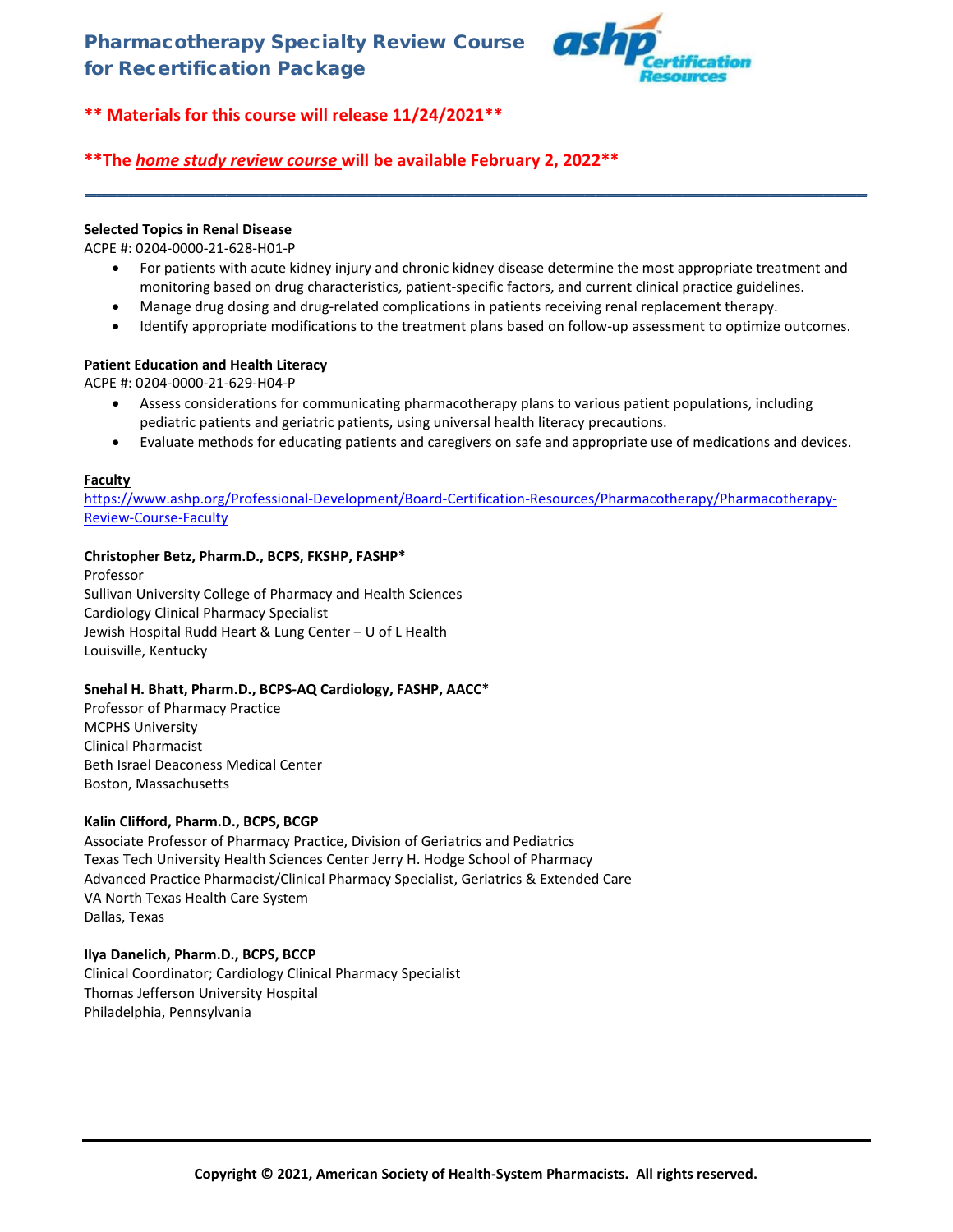

**\*\* Materials for this course will release 11/24/2021\*\***

# **\*\*The** *home study review course* **will be available February 2, 2022\*\***

**\_\_\_\_\_\_\_\_\_\_\_\_\_\_\_\_\_\_\_\_\_\_\_\_\_\_\_\_\_\_\_\_\_\_\_\_\_\_\_\_\_\_\_\_\_\_\_\_\_\_\_\_\_\_\_\_\_\_\_\_\_\_\_\_\_\_\_\_\_\_\_\_**

# **Jessica Farrell, Pharm.D.**

Associate Professor Albany College of Pharmacy and Health Sciences Clinical Pharmacist The Center for Rheumatology Albany, New York

# **Stuart T. Haines, Pharm.D., BCPS, BCACP, FASHP**

Professor and Director Professional Development University of Mississippi School of Pharmacy Jackson, Mississippi

# **Meredith Keisler, Pharm.D., BCOP, CPP**

Clinical Pharmacist Practitioner - Oncology Palliative Care UNC Health Chapel Hill, North Carolina

# **Patricia C. Kienle, B.S.Pharm., MPA, BCSCP, FASHP**

Director, Accreditation and Medication Safety Cardinal Health Wilkes-Barre, Pennsylvania

# **Mei T. Liu, Pharm.D., BCPP**

Clinical Assistant Professor Ernest Mario School of Pharmacy Rutgers, The State University of New Jersey Piscataway, New Jersey Psychiatry Clinical Pharmacist Penn Medicine Princeton House Behavioral Health Princeton, New Jersey

**Jill Morgan, Pharm.D., BCPS, BCPPS** Professor and Chair University of Maryland School of Pharmacy Baltimore, Maryland

# **Nicholas Owens, Pharm.D., BCACP, BCPS**

Assistant Professor of Clinical Pharmacy Philadelphia College of Pharmacy at University of the Sciences Philadelphia, Pennsylvania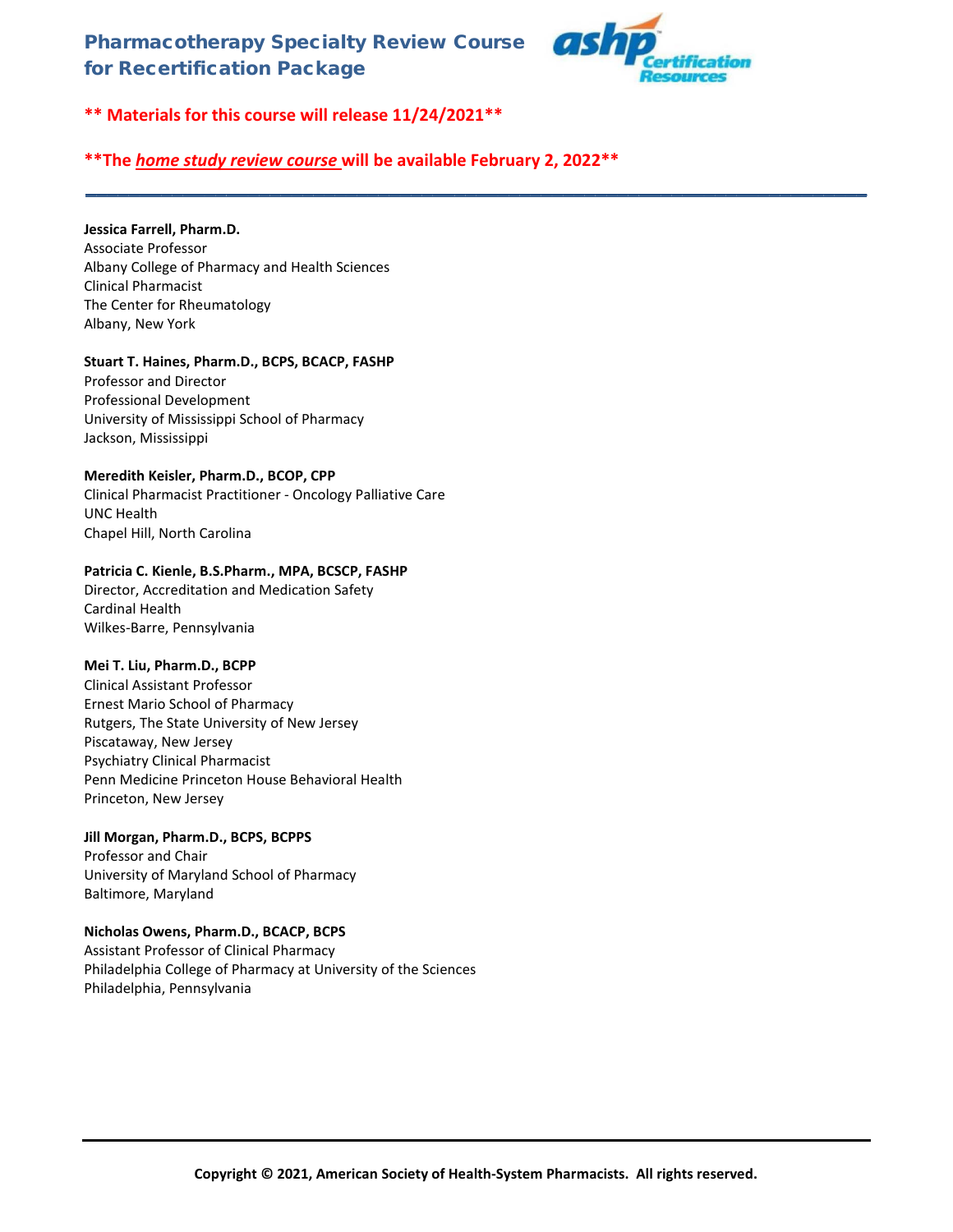

**\*\* Materials for this course will release 11/24/2021\*\***

# **\*\*The** *home study review course* **will be available February 2, 2022\*\***

# **Marc H. Scheetz, Pharm.D., M.Sc., BCPS-AQID, FCCP**

Professor of Pharmacy and Pharmacology; Director of Pharmacometrics Center of Excellence Midwestern University Downers Grove, Illinois Infectious Diseases Pharmacist Northwestern Memorial Hospital Chicago, Illinois

**\_\_\_\_\_\_\_\_\_\_\_\_\_\_\_\_\_\_\_\_\_\_\_\_\_\_\_\_\_\_\_\_\_\_\_\_\_\_\_\_\_\_\_\_\_\_\_\_\_\_\_\_\_\_\_\_\_\_\_\_\_\_\_\_\_\_\_\_\_\_\_\_**

## **Douglas Slain, Pharm.D., BCPS, AQ-ID\***

Professor and Infectious Diseases Clinical Specialist West Virginia University Morgantown, West Virginia

## **Laura Waite, Pharm.D., BCPS, CLS, BC-ADM**

Associate Professor of Clinical Pharmacy, Director of Student Recruitment and Engagement, and Middle States Commission on Higher Education Self-Study Co-Chair Philadelphia College of Pharmacy University of the Sciences Philadelphia, Pennsylvania

# **Kristin Watson, Pharm.D., BCCP**

Associate Professor University of Maryland School of Pharmacy Baltimore, Maryland

## *\*Content Matter Experts*

## **Reviewers**

Anna M. Jackson, Pharm.D., BCPS Tony Martin, Pharm.D., M.B.A. Susan R. Dombrowski, M.S., R.Ph.

# **Field Testers**

Core Therapeutic Module Package Iman Aberra, BCPS Mohammad Qasim Adil, Pharm.D., BCPS Junsup (Justin) Ahn, Pharm.D., BCPS Dawn Anderson, Pharm.D., M.B.A., BCPS John Austin, Pharm.D., BCPS, BCCCP Jill Balcombe, Pharm.D., BCPS Grace Benson, Pharm.D., BCPS Ethan Blashford, Pharm.D., BCPS Christina Brummett, Pharm.D., BCPS, BCCCP Carley Castelein, Pharm.D., BCPS, CPPS Hetty Cheng, Pharm.D., BCPS Kevin Chilbert, Pharm.D., BCPS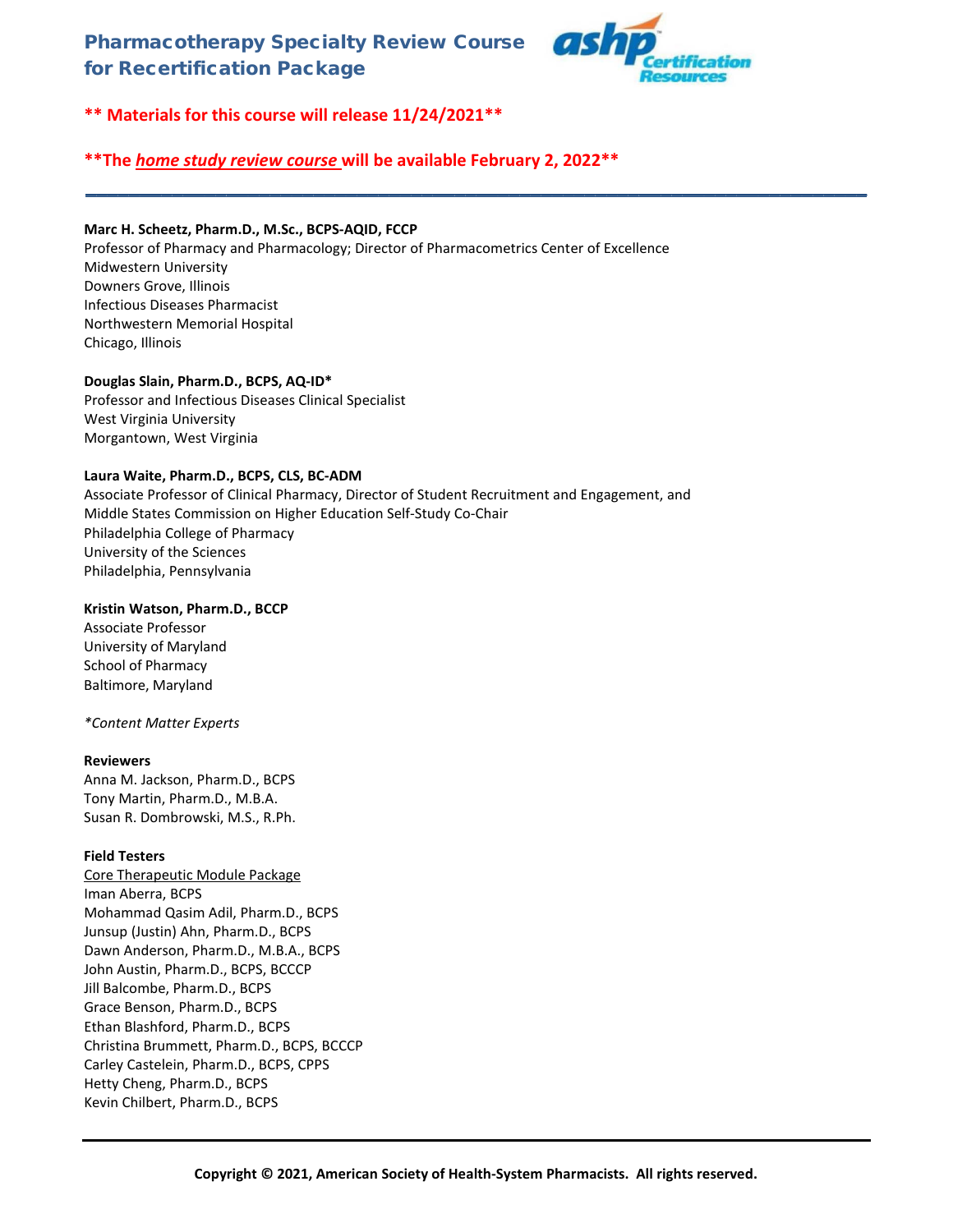

**\*\* Materials for this course will release 11/24/2021\*\***

# **\*\*The** *home study review course* **will be available February 2, 2022\*\***

**\_\_\_\_\_\_\_\_\_\_\_\_\_\_\_\_\_\_\_\_\_\_\_\_\_\_\_\_\_\_\_\_\_\_\_\_\_\_\_\_\_\_\_\_\_\_\_\_\_\_\_\_\_\_\_\_\_\_\_\_\_\_\_\_\_\_\_\_\_\_\_\_**

Lauren Dombrowski, Pharm.D., BCPS Janine Douglas, Pharm.D., BCPS Shannon Eidsness, Pharm.D., BCPS Karly Erickson, Pharm.D., BCPS, BCCCP Michelle Estevez, Pharm.D., DPLA, BCPS David Evans, Pharm.D., BCPS Katherine Evans, Pharm.D., BCPS Christopher Garner, B.S.Pharm., BCPS Carmen Gust, Pharm.D., BCPS Matt Haldiman, Pharm.D., MBA, BCPS coleen hart, Pharm.D, BCPS, BCCCP Chris Hayek, Pharm.D., BCPS Destine Hoover, Pharm.D., BCPS Jean Huang, Pharm.D., BCPS James Hummel, Pharm.D., BCPS, CBIS Kamanski Jordan-Williams, Pharm.D., BCPS Lairyn Kenney, BS, Pharm.D., BCPS Eric Kinney, Pharm.D., BCPS Yvonne Labram, Pharm.D., BCPS Jane LeBlond, Pharm.D. Jennifer Lee, Pharm.D., BCPS, BCCCP Linda Logan, Pharm.D., BCPS, BCPP, BCACP Kenzi Lopes-Pimental, Pharm D., BCPS Erin Mangum, Pharm.D., BCPS Samuel Martin, Pharm.D., BCPS Amanda Memken, Pharm.D., BCPS, BCPPS Clarice Montgomery, Pharm.D. BCPS Charu Narra, Pharm.D., BCPS Debra Oliver, Pharm D., BCPS Monica Owen, Pharm.D., BCPS Jennifer Panic, Pharm.D., BCPS Tyler Perry, Pharm.D., BCPS Kathy Pollitzer, Pharm.D., BCPS Amina Popoola, Pharm.D., BCPS Rebecca Powell, Pharm.D., BCPS Forrest Ridgway, Pharm.D., BCPS, BCOP Alex Rock, Pharm.D., AAHIVP, BCPS Kristen Rychalsky, Pharm.D., BCPS, BCOP Nahirony Sanchez Coronado, Pharm.D., BCPS, BCGP Aulia Shariat, Pharm.D., BCPS Caroline Simari, Pharm.D., BCPS Donald Singh, Pharm.D., MBA, BCPS pauline situ, Pharm D., BCPS Mehek Talwar, Pharm.D., BCPS Amanda Troup, Pharm.D., BCPS Cortney Valela , Pharm.D. BCPS Sarah White, Pharm.D., BCPS